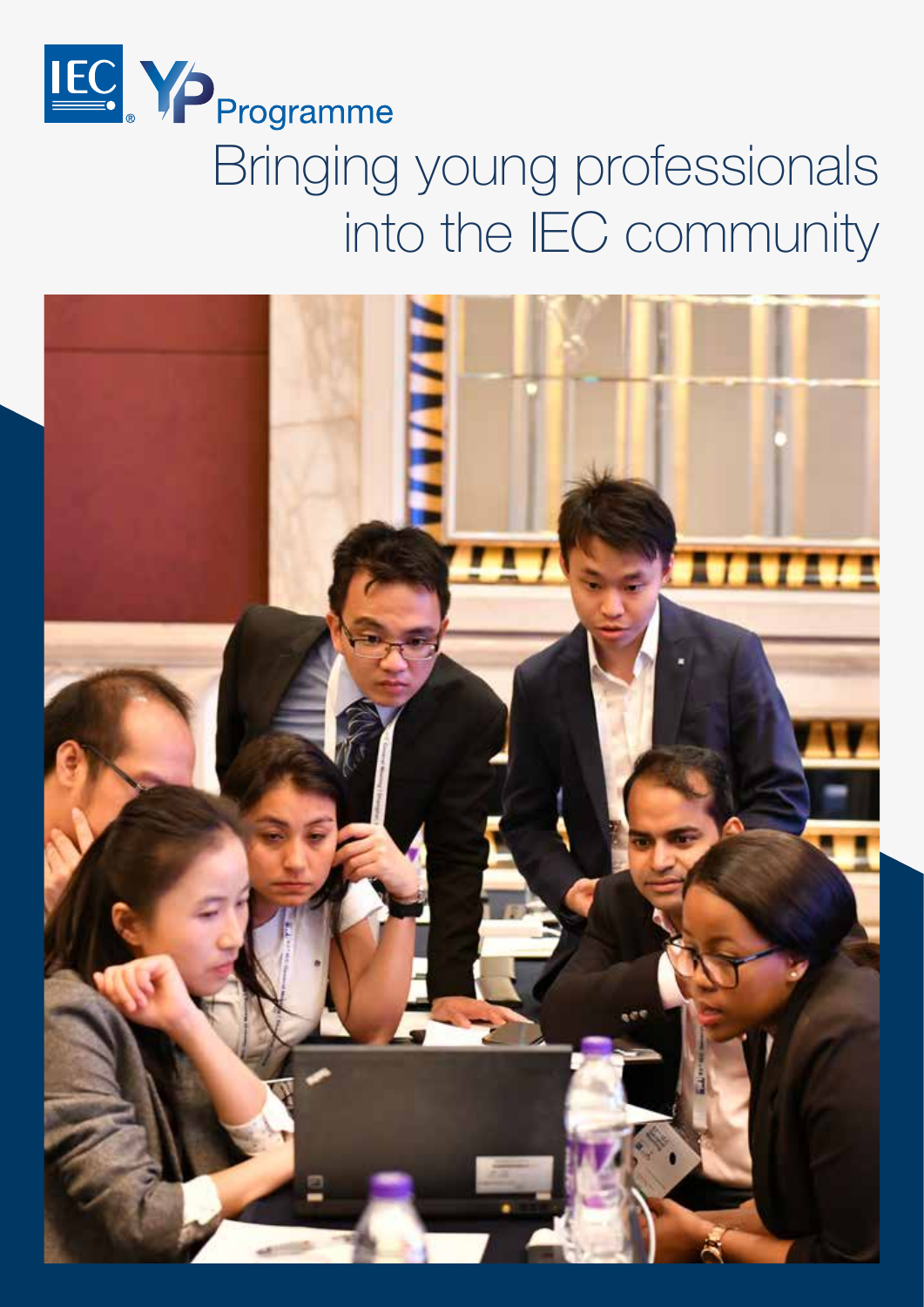Join a programme that puts young professionals at the centre of international standardization and conformity assessment.

Since its launch in 2010, the IEC Young Professionals Programme offers a platform for the next generation of experts to contribute to standardization and conformity assessment and bring a new perspective to the IEC community.

A programme designed by young professionals for young professionals, it is an opportunity to impact the work of the IEC.

Each year, the IEC YP Programme brings together a group of young professionals to learn more about how they can contribute to standardization and conformity assessment. The programme officially starts during the IEC YP workshop and continues with online activities throughout the year.

> Young professionals should be aware that they can make an impact on the standardization forum. The old-age mentality of standardization is reserved for experienced professionals nearing retirement needs to be eliminated.

> > — IEC YP Beer Opatsuwan, Australia



YPs have the opportunity to actively contribute to yearly projects as well as attend a series of online sessions focused on the development of leadership skills and the exploration of key topics in the field of electrotechnology led by IEC experts. Topics addressed have included energy efficiency, 5G EMF safety, worldwide regulatory regimes and smart cities.

IEC Young Professionals are encouraged to continue their engagement in standardization and conformity assessment at the international and national levels by contributing to the technical work of the IEC and the IEC National Committees. IEC YPs are regularly invited to participate in IEC groups and dedicated YP activities as well as provide input on how the IEC can attract the next generation of experts and leaders.

"*I would definitely recommend employers to send their YPs to this workshop. It is a great platform where YPs can express their ideas and learn about IEC work. I will use what I learnt to help our customers which will ultimately contribute to increasing my organization's market share.*" *–*  IEC YP Juan Li, China

In April 2018, Stina Wallström was elected President of Svensk Elstandard (SEK), the IEC National Committee of Sweden. In this position, Wallström is responsible for guiding the National Committee and leading its involvement in international fora.

"*Aside from being a wonderful experience where new friendships and contacts were formed with other YPs from all over the world, I learned a lot about the IEC. This information is of great importance to me in my role as SEK Chair.*

*When I participated in the programme, my already high expectations were surpassed. The programme is well thought out and wide-ranging. When you complete the programme, you have, as expected, a firm knowledge about the world and functioning of the IEC. But over and above that, you also get ample opportunities to form a network of peers from all over the world to whom you can turn to for advice and new business opportunities. The IEC also makes sure that you get to meet and interact with experienced and influential experts within the IEC system to further broaden your professional network.*"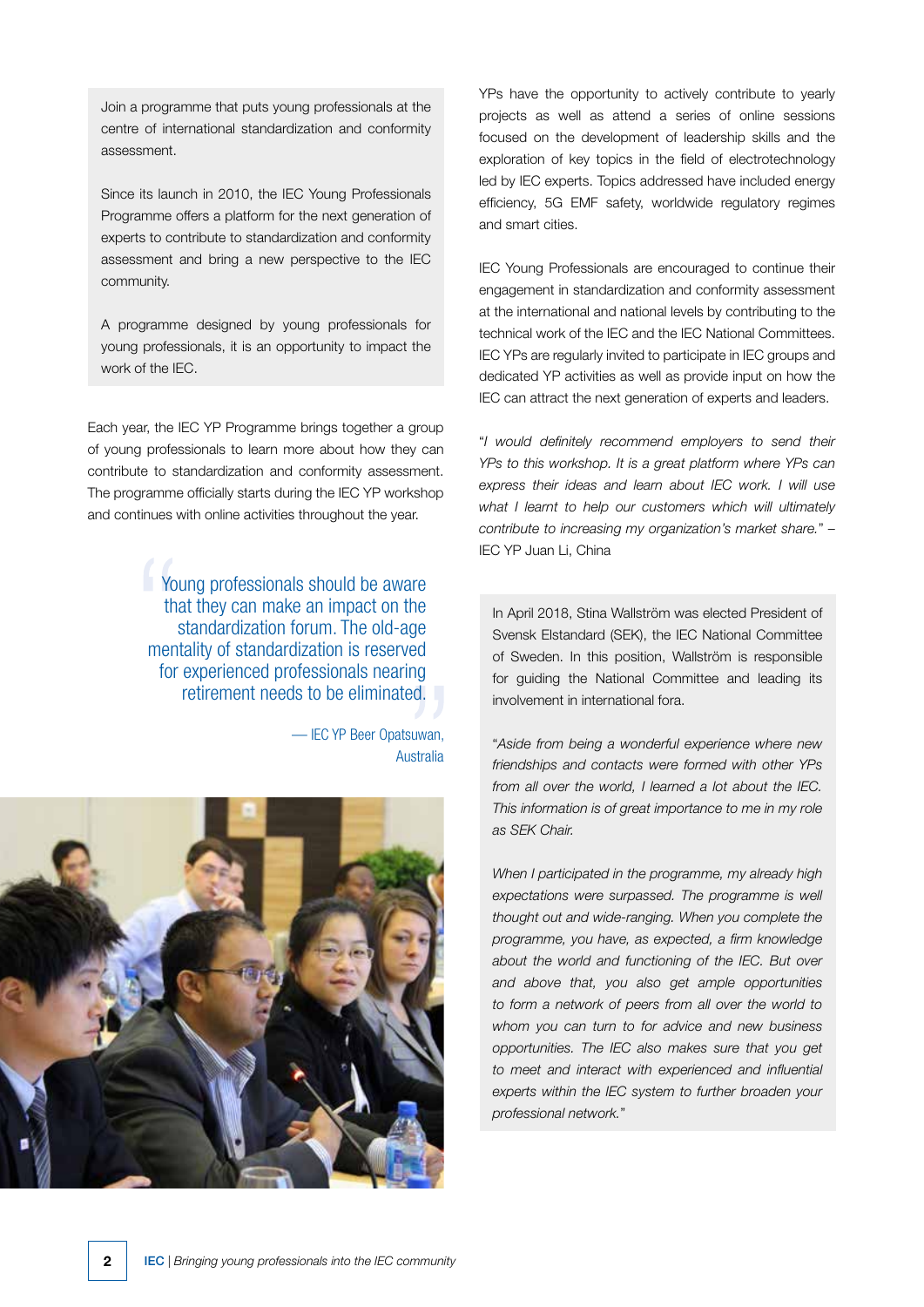

# Benefits of the IEC YP Programme

The IEC YP Programme offers

- An important networking platform at the international level. As part of the IEC community, participants cultivate long-term relationships with other experts working in the same field.
- A unique opportunity to help shape standardization and conformity assessment work. It is a gateway for further involvement in national and international activities.
- **Exposure to new ideas and the opportunity to share** unique perspectives.
- New insight into standardization and conformity assessment and the impact they have on technology.

The programme provided me with a professional network in my field and gave me a better understanding of standards. In my work, I think differently because I am aware of standards. Now I am involved in standardization work which offers my company another opportunity to be involved with the National Committee.

> — IEC YP Jacob Lynge, **Denmark**

### Joining the IEC YP Programme

Each year, the IEC seeks new participants – engineers, managers and technicians – involved in the field of electrotechnology to join the IEC YP Programme.

Participants are selected by IEC National Committees to represent their country at the IEC YP workshop. The selection process is determined by the IEC National Committees and may vary by country.

### Making an impact

With the tools and knowledge acquired through the IEC YP Programme, many participants have continued their involvement in standardization and conformity assessment work at the national and international levels.

Since 2010, the IEC YP Programme has welcomed over 600 participants from all over the world of which nearly 50% continue to participate in IEC work. Several IEC YPs have taken on management roles in technical committees, served on various IEC management boards and been awarded the prestigious IEC 1906 Award.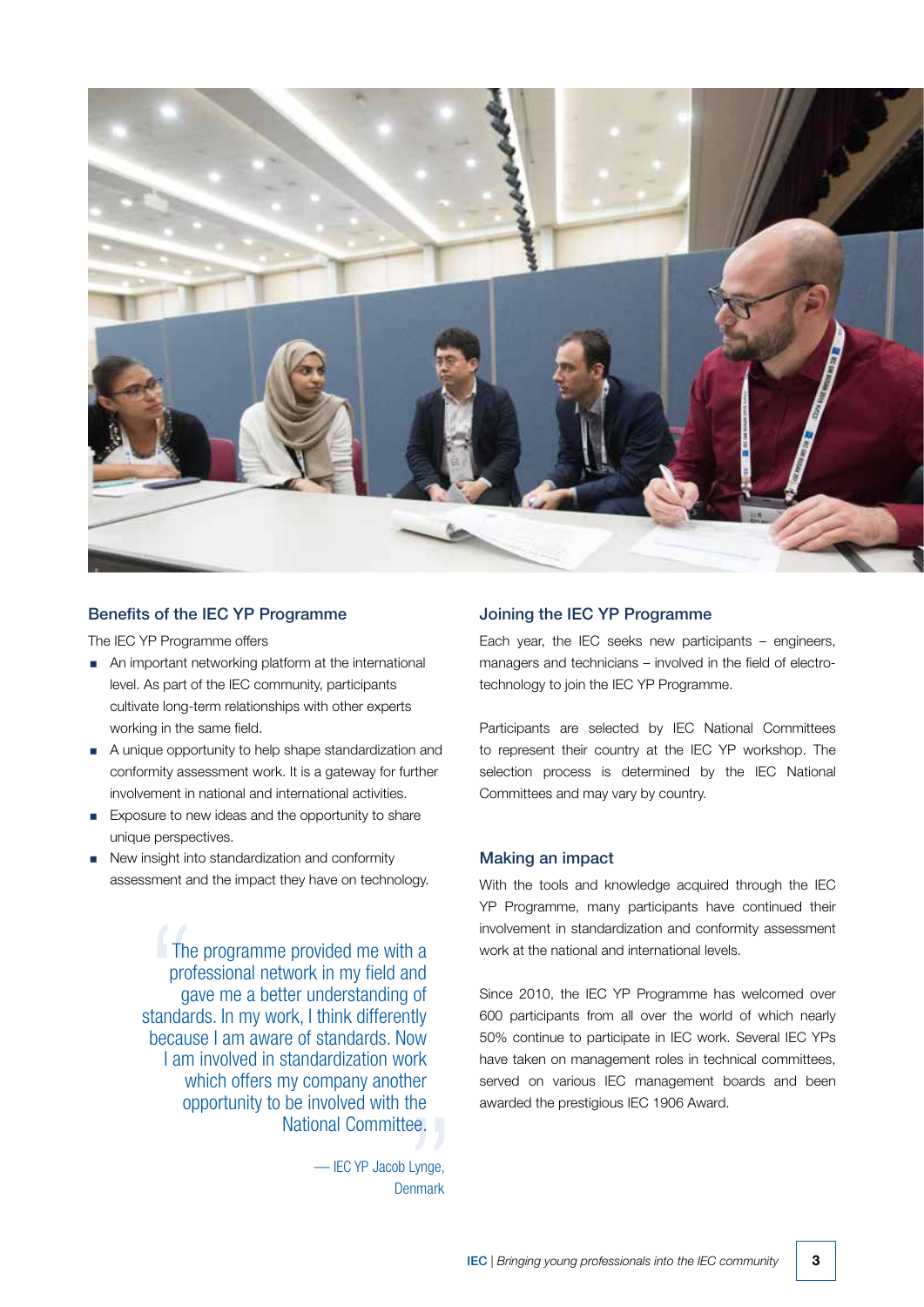### IEC YP workshop

Through its flagship YP workshop held each year alongside the IEC General Meeting, the IEC introduces a group of highly motivated young professionals into its community.

The IEC YP workshop offers participants the opportunity to see the IEC in action and meet experts from all over the world in order to better understand the importance of contributing to international standardization and conformity assessment.

In addition to the workshop sessions tailored for the YPs, participants are also invited to observe IEC management and technical meetings, share their thoughts in interactive breakout sessions and meet the leadership team from their respective IEC National Committee. IEC YPs are also invited to visit an industrial site which has included an electric power substation and a consumer electronics manufacturing site.

After the completion of the workshop, YPs continue their involvement in the programme through a series of online projects and sessions. They are also encouraged to deepen their involvement in standardization and conformity assessment work at the international and/or national levels.

"*The workshop significantly improved my knowledge in the IEC process and the workings of international stakeholders and National Committees. Along with other factors, it resulted in my promotion within my company internally and has improved my ability to contribute at a national level*  within the National Committee I am involved with." - IEC YP Olivia Brennan, Ireland.

In 2020, the IEC elected Juan Rosales to serve as a member of the IEC Council Board. He is also President of ANCE, the leading association for standardization and conformity assessment in Mexico and the youngest president in the association's history. In his success as a national and international leader in standardization and conformity assessment, Rosales credits the IEC YP Programme as a key factor in shaping his career.

"*Being part of the IEC Young Professionals Programme 2010 in Seattle has been one of most remarkable experiences in my professional life. Going back nine years, I was part of a testing lab for laundry equipment. However, after being selected as one of the three YP Leaders, new opportunities arose.*

*I received an invitation from the IEC National Committee of Mexico to share my experience and ideas for a programme in Mexico which, after several years, has become a strong platform for involving new generations. I also had the opportunity to present my perspective of the YP Programme in regional forums such as CANENA and the Pan American Standards Commission (COPANT) as well as at many IEC events. These opportunities provided me with a platform on which to build a career as an expert in standardization and conformity assessment, not only at the local level but also at the international level. Being selected to be a part of the IEC family has provided me with a strong sense of confidence throughout these years.*

*The YP Programme provides a perfect starting point for the next generation – the fundamental basis – to build a career. And, of course, it is the opportunity to interact with people from many different cultures.*"

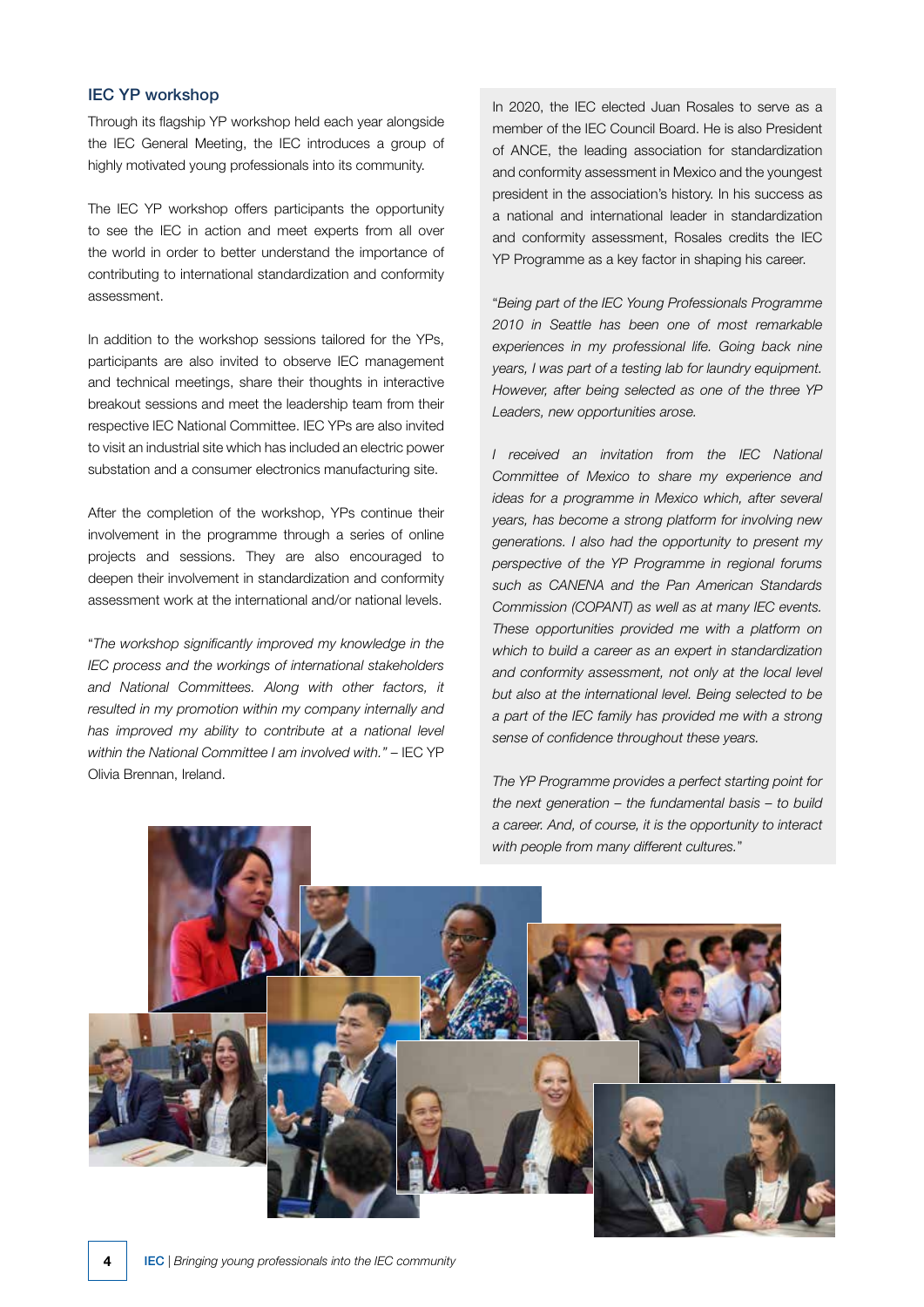# YP Leaders

Each year, three YP Leaders are selected among participants attending the IEC YP workshop to serve as the IEC YP ambassadors within the IEC community. YP Leaders are also responsible for implementing projects that can benefit the IEC community. Past projects have included the design of the *Standard in a day Bootcamp*, promoting cultural and geographical diversity through a YP outreach programme and developing a collection of business case studies.

"*Without the IEC Young Professionals Programme, I would never have come to my current (and ever evolving) understanding of the role of standards and conformity assessment in sustainability, safety, and global trade. I wouldn't have the global perspective or insights provided by my colleagues on politics and trends around the world, and while I always knew that international collaboration was important, I now realize it is integral to solving any complex and wide-reaching challenge.*" *–* 2018 YP Leader, Carrie Schmaus, United States.

# YP contribution to IEC work in 5G

With the development of 5G two years earlier than anticipated, IEC Technical Committee 106 needed to fast-track the testing methods needed to assess human exposure to 5G. With the help of a young engineer to lead the project, IEC TC 106 published a technical report in record time.

We benefited from dynamic leadership, harnessing available knowledge and a can-do attitude. YPs will ask questions that no one will have thought of. Volunteering is a great way to get involved.

Words that come to mind: wanting to learn and make a difference, energy and enthusiasm. We want you to be the leaders in 10 years. I see a lot of YPs working in 5G and expect to see them leading 6G.

— Chair of IEC TC 106, Mike Wood

### Participants' profile

Since its launch in 2010, the IEC YP Programme has welcomed more than 600 high-flyers hand-picked through a competitive selection process to represent their National Committee .

#### Business sectors

IEC YPs represent a variety of business sectors, such as manufacturing (25%), testing & certification (22%) and utilities (16%).





### Geographical diversity

All geographical regions are represented in the IEC YP Programme with participants from 52 IEC National Committees.



Geographical representation (2010-2019)

### Gender representation

The current gender representation between males and females is 76% and 24% respectively. However, the gender gap is narrowing as female participation in the IEC YP Programme increases.



Gender representation (2010-2019)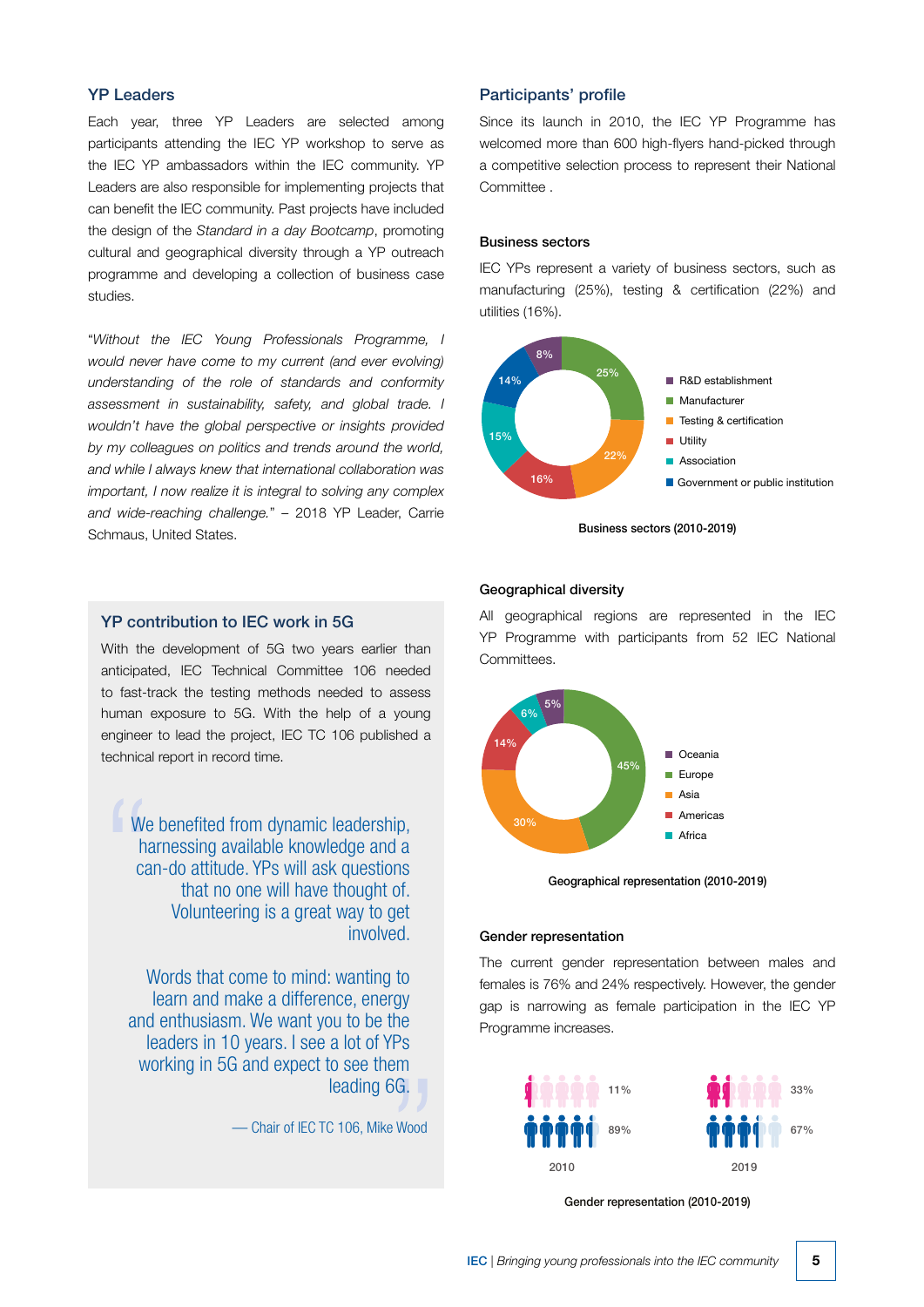# About the IEC

# Key figures

172 members and affiliates

>200 technical committees

# 20 000

experts from industry, test and research labs, government, academia and consumer groups

>10 000 international standards published

 $\varDelta$ global conformity assessment systems

>1 million conformity assessment certificates issued

>100 years of expertise The IEC, headquartered in Geneva, Switzerland, is the world's leading publisher of international standards for electrical and electronic technologies. It is a global, independent, not-for-profit, membership organization (funded by membership fees and sales). The IEC includes 172 countries that represent 99% of world population and energy generation.

The IEC provides a worldwide, neutral and independent platform where 20 000 experts from the private and public sectors cooperate to develop state-ofthe-art, globally relevant IEC International Standards. These form the basis for testing and certification, and support economic development, protecting people and the environment.

IEC work impacts around 20% of global trade (in value) and looks at aspects such as safety, interoperability, performance and other essential requirements for a vast range of technology areas, including energy, manufacturing, transportation, healthcare, homes, buildings or cities.

The IEC administers four conformity assessment systems and provides a standardized approach to the testing and certification of components, products, systems, as well as the competence of persons.

IEC work is essential for safety, quality and risk management. It helps make cities smarter, supports universal energy access and improves energy efficiency of devices and systems. It allows industry to consistently build better products, helps governments ensure long-term viability of infrastructure investments and reassures investors and insurers.



A global network of 172 countries that covers 99% of world population and electricity generation



Offers an affiliate country programme to encourage developing countries to get involved in the IEC free of charge



Develops international standards and runs four conformity assessment systems to verify that electronic and electrical products work safely and as they are intended to



IEC International Standards represent a global consensus of state-of-the-art know-how and expertise



A not-for-profit organization enabling global trade and universal electricity access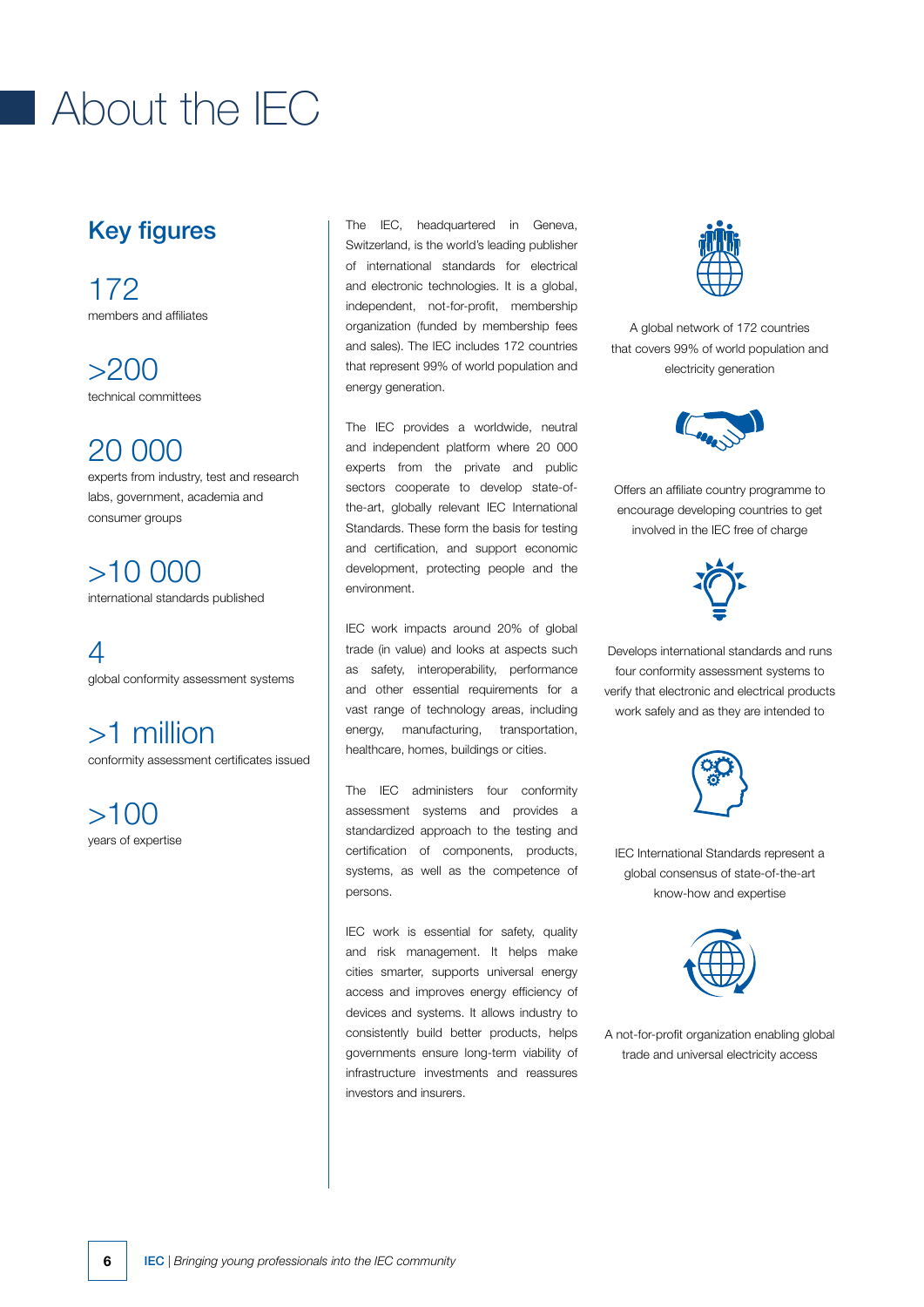# Further information

For further information, please visit the IEC website at www.iec.ch. In the "Who we are" section, you can contact your local IEC National Committee directly. Alternatively, please contact the IEC Central Office in Geneva, Switzerland or the nearest IEC Regional Centre.

### Global

# IEC − International Electrotechnical Commission Central Office 3 rue de Varembé PO Box 131

CH-1211 Geneva 20 Switzerland

T +41 22 919 0211 info@iec.ch www.iec.ch

## IEC Regional Offices

### IEC-AFRC − Africa Regional Centre

7th Floor, Block One, Eden Square Chiromo Road, Westlands PO Box 856 00606 Nairobi Kenya

T +254 20 367 3000 / +254 20 375 2244 M +254 73 389 7000 / +254 70 493 7806 Fax +254 20 374 0913 eod@iec.ch fya@iec.ch

IEC-APRC − Asia-Pacific Regional Centre 2 Bukit Merah Central #15-02

Singapore 159835

T +65 6377 5173 dch@iec.ch

# IEC-LARC − Latin America Regional **Centre**

Av. Paulista, 2300 – Pilotis Floor Cerqueira César São Paulo – SP – CEP 01310-300 Brazil

T +55 11 2847 4672 as@iec.ch

IEC-ReCNA − Regional Centre for North America

446 Main Street, 16th Floor Worcester, MA 01608 USA

T +1 508 755 5663 Fax +1 508 755 5669 tro@iec.ch

# IEC Conformity Assessment **Systems**

#### IECEE / IECRE

c/o IEC − International Electrotechnical Commission 3 rue de Varembé PO Box 131 CH-1211 Geneva 20 Switzerland

T +41 22 919 0211 secretariat@iecee.org / secretariat@iecre.org www.iecee.org / www.iecre.org

# IECEx / IECQ

The Executive Centre Australia Square, Level 33 264 George Street Sydney NSW 2000 Australia

T +61 2 4628 4690 Fax +61 2 4627 5285 info@iecex.com / info@iecq.org www.iecex.com / www.iecq.org